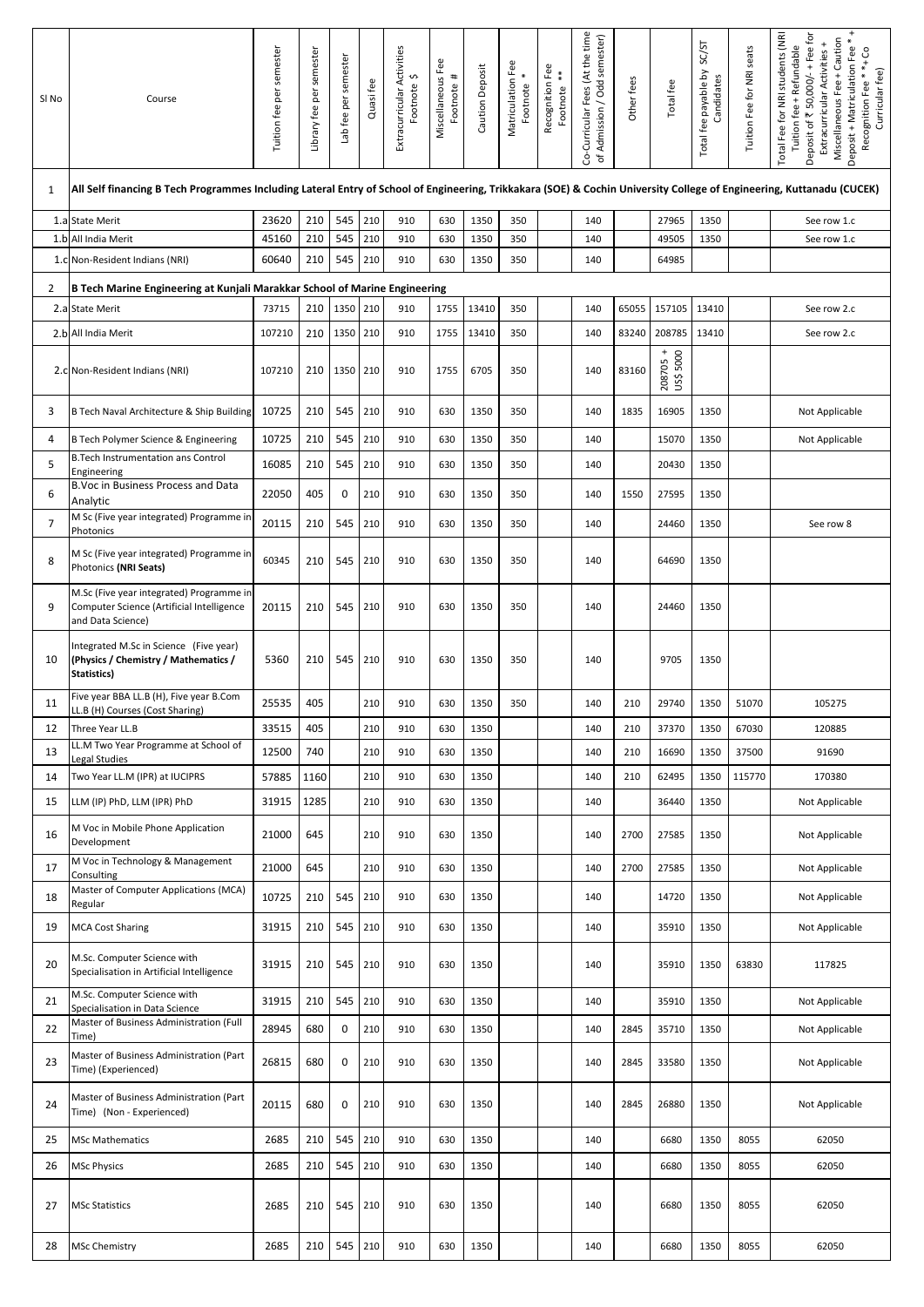| 29 | <b>MSc in Electronic Science</b>                                                                                                                                               | 2685   | 210  | 545       | 210 | 910 | 630 | 1350 |                  |  | 140 |     | 6680  | 1350 | 8055  | 62050          |
|----|--------------------------------------------------------------------------------------------------------------------------------------------------------------------------------|--------|------|-----------|-----|-----|-----|------|------------------|--|-----|-----|-------|------|-------|----------------|
| 30 | MSc in Hydrochemistry                                                                                                                                                          | 5360   | 210  | 545       | 210 | 910 | 630 | 1350 |                  |  | 140 |     | 9355  | 1350 | 16080 | 70075          |
| 31 | MSc in Oceanography                                                                                                                                                            | 2685   | 210  | 545       | 210 | 910 | 630 | 1350 |                  |  | 140 |     | 6680  | 1350 | 8055  | 62050          |
| 32 | MSc in Meteorology                                                                                                                                                             | 2685   | 210  | 545       | 210 | 910 | 630 | 1350 |                  |  | 140 |     | 6680  | 1350 | 8055  | 62050          |
| 33 | <b>MSc in Marine Geology</b>                                                                                                                                                   | 2685   | 210  | 545       | 210 | 910 | 630 | 1350 |                  |  | 140 |     | 6680  | 1350 | 8055  | 62050          |
| 34 | <b>MSc in Marine Geophysics</b>                                                                                                                                                | 2685   | 210  | 545       | 210 | 910 | 630 | 1350 |                  |  | 140 |     | 6680  | 1350 | 8055  | 62050          |
| 35 | MSc in (Environmental Science &<br>Technology)                                                                                                                                 | 2685   | 210  | 545       | 210 | 910 | 630 | 1350 |                  |  | 140 |     | 6680  | 1350 | 8055  | 62050          |
| 36 | MSc in Biotechnology                                                                                                                                                           | 2685   | 210  | 545       | 210 | 910 | 630 | 1350 |                  |  | 140 |     | 6680  | 1350 | 8055  | 62050          |
| 37 | MSc in Microbiology                                                                                                                                                            | 2685   | 210  | 545       | 210 | 910 | 630 | 1350 |                  |  | 140 |     | 6680  | 1350 | 8055  | 62050          |
| 38 | <b>MSc in Marine Biology</b>                                                                                                                                                   | 2685   | 210  | 545       | 210 | 910 | 630 | 1350 |                  |  | 140 |     | 6680  | 1350 | 8055  | 62050          |
| 39 | MSc in Industrial Fisheries                                                                                                                                                    | 2685   | 210  | 545       | 210 | 910 | 630 | 1350 |                  |  | 140 |     | 6680  | 1350 | 8055  | 62050          |
| 40 | Master of Fisheries Science (MFSc) in<br>Seafood Safety and Trade                                                                                                              | 13490  | 210  | 545       | 210 | 910 | 630 | 1350 |                  |  | 140 |     | 17485 | 1350 | 40470 | 94465          |
| 41 | MA Hindi Language and Literature                                                                                                                                               | 2685   | 210  | 545       | 210 | 910 | 630 | 1350 |                  |  | 140 | 140 | 6820  | 1350 | 8055  | 62190          |
| 42 | M A Applied Economics                                                                                                                                                          | 2685   | 210  | 545       | 210 | 910 | 630 | 1350 |                  |  | 140 |     | 6680  | 1350 | 8055  | 62050          |
| 43 | M.Sc. Econometrics and Financial<br>Technology                                                                                                                                 | 2685   | 210  | 545       | 210 | 910 | 630 | 1350 |                  |  | 140 |     | 6680  | 1350 | 8055  | 62050          |
| 44 | <b>MSc Forensic Science</b>                                                                                                                                                    | 16085  | 350  | 1575 210  |     | 910 | 630 | 1350 |                  |  | 140 |     | 21250 | 1350 |       | Not Applicable |
| 45 | Master in Bio Ethics (MBE)<br>(ICREP)                                                                                                                                          | 15750  | 1160 | $545$ 210 |     | 910 | 630 | 1350 |                  |  | 140 |     | 20695 | 1350 |       |                |
| 46 | M.Tech in Computer Science and<br>Engineering Specialisation in Software<br>Engineering                                                                                        | 16085  | 350  | 545       | 210 | 910 | 630 | 1350 |                  |  | 140 |     | 20220 | 1350 |       |                |
| 47 | M.Tech in Computer and Engineeing,<br>Specialisation in Data Science Artificial<br>Intelligence.                                                                               | 16085  | 350  | 545       | 210 | 910 | 630 | 1350 |                  |  | 140 |     | 20220 | 1350 | 48255 | 102390         |
| 48 | M Tech Polymer Technology                                                                                                                                                      | 16085  | 350  | 1685 210  |     | 910 | 630 | 1350 |                  |  | 140 |     | 21360 | 1350 |       |                |
| 49 | M Tech Atmospheric Sciences                                                                                                                                                    | 16085  | 350  | 545 210   |     | 910 | 630 | 1350 |                  |  | 140 |     | 20220 | 1350 | 48255 | 102390         |
| 50 | M Tech Marine Biotechnology                                                                                                                                                    |        |      |           |     |     |     |      | Given separately |  |     |     |       |      |       |                |
| 51 | M.Tech Data Science and Analytics                                                                                                                                              | 16085  | 350  | 545       | 210 | 910 | 630 | 1350 |                  |  | 140 |     | 20220 | 1350 |       |                |
| 52 | M Tech Ocean Technology                                                                                                                                                        | 16085  | 350  | 545       | 210 | 910 | 630 | 1350 |                  |  | 140 |     | 20220 | 1350 |       |                |
| 53 | M Tech Ocean Technology (Sponsored)                                                                                                                                            | 25535  | 750  | 1485 210  |     | 910 | 630 | 1350 |                  |  | 140 |     | 31010 | 1350 |       |                |
| 54 | M Tech (Computer Aided Structural<br>Analysis and Design (CASAD)                                                                                                               | 20115  | 350  | 545 210   |     | 910 | 630 | 1350 |                  |  | 140 |     | 24250 | 1350 |       |                |
| 55 | M Tech (Computer Aided Structural<br>Analysis and Design (CASAD) (Sponsored)                                                                                                   | 25535  | 350  | 545       | 210 | 910 | 630 | 1350 |                  |  | 140 |     | 29670 | 1350 |       |                |
| 56 | M Tech Instrumentation Technology                                                                                                                                              | 27015  | 350  | 545       | 210 | 910 | 630 | 1350 |                  |  | 140 |     | 31150 | 1350 |       |                |
| 57 | M Tech Civil Engineering (Geotechnical<br>Engineering)                                                                                                                         | 31,500 | 350  | 545       | 210 | 910 | 630 | 1350 |                  |  | 140 |     | 35635 | 1350 |       |                |
| 58 | M Tech Mechanical Engineering (Thermal<br>Engineering)                                                                                                                         | 31,500 | 350  | 545       | 210 | 910 | 630 | 1350 |                  |  | 140 |     | 35635 | 1350 |       |                |
| 59 | M.Tech in Defence Technology                                                                                                                                                   | 26250  | 350  | 545       | 210 | 910 | 630 | 1350 |                  |  | 140 |     | 30385 | 1350 |       |                |
| 60 | M.Tech (Full Time) programme in Civil<br>Engineering (Specialisation:- Structural<br>Engineering                                                                               | 31,500 | 350  | 545       | 210 | 910 | 630 | 1350 |                  |  | 140 |     | 35635 | 1350 |       |                |
| 61 | M.Tech Electronics & Communication<br>Engineering with Specialisation in VLSI<br>and Embedded System, Microwave and<br>Radar Engineering & Robotics and<br>Intelligent Systems | 16085  | 350  | 545       | 210 | 910 | 630 | 1350 |                  |  | 140 |     | 20220 | 1350 |       |                |
| 62 | M Tech Industrial Safety (Specialization<br>in Health, Safety and Environment<br>Management)                                                                                   | 31,500 | 350  | $545$ 210 |     | 910 | 630 | 1350 |                  |  | 140 |     | 35635 | 1350 |       |                |
|    | \$ Fee for Extracurricular Activities include University Union Fee, Sports Fee & Arts Fee.                                                                                     |        |      |           |     |     |     |      |                  |  |     |     |       |      |       |                |
|    | # Miscellaneous Fee include Medical Inspection Fees, Students Aid Fund and Stationery Fees. (Annual) every odd semester                                                        |        |      |           |     |     |     |      |                  |  |     |     |       |      |       |                |